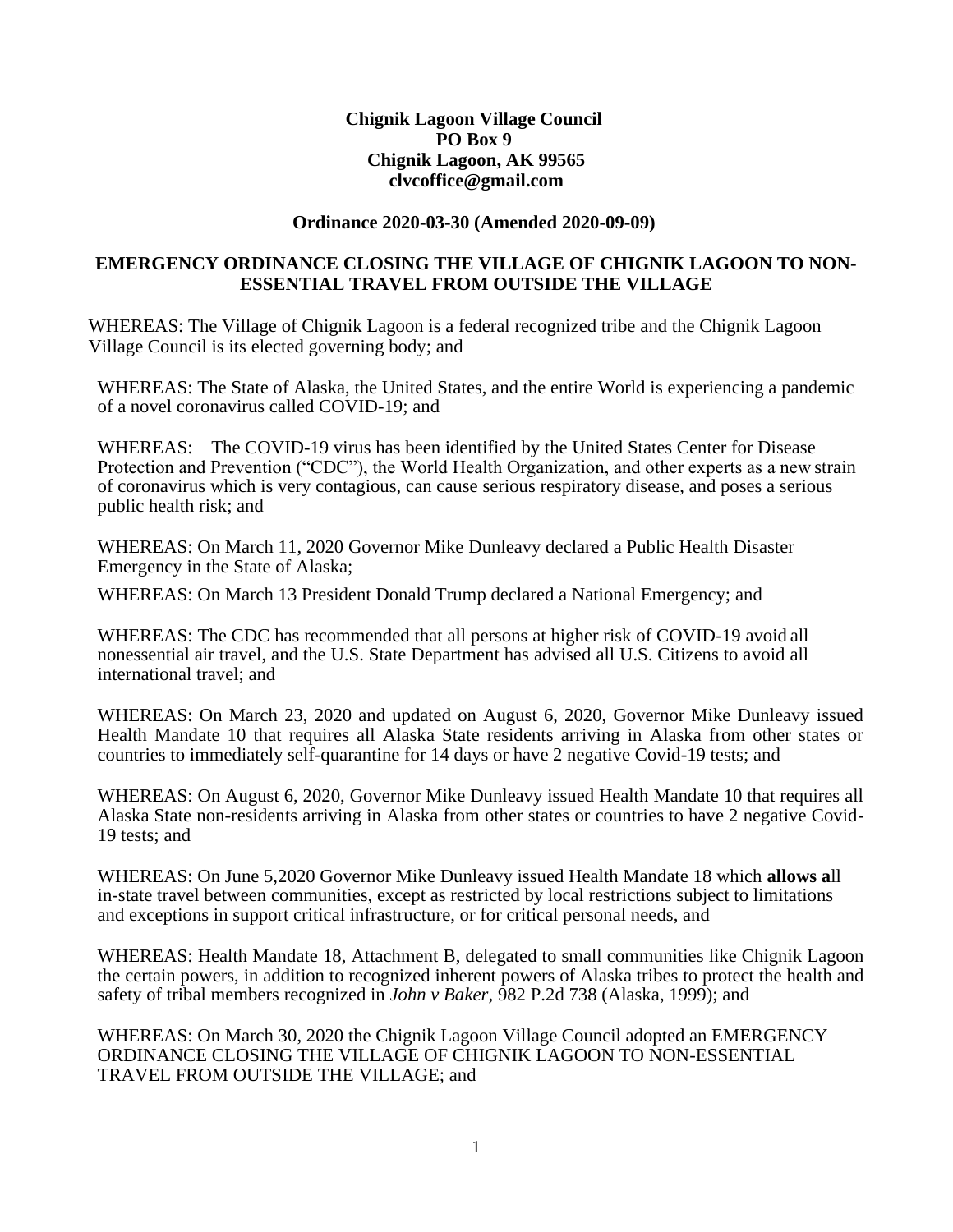WHEREAS: On May 27, 2020 Governor Mike Dunleavy issued Health Mandate 17 and Appendix 1 and 3 to specifically address commercial fishing and harvesting activity, and the Chignik Lagoon Village Council wishes to amend its ordinance to coordinate with and implement these new mandates; and

WHEREAS: Rural Alaska suffered terribly from the great flu pandemic of 1918-1919, but a few villages successfully avoided infection by imposing rigid quarantines and preventing outsiders from entering; and

**NOW, THEREFORE, IT IS HEREBY ORDAINED** by the Chignik Lagoon Village Council as follows:

**Section 1. Declaration of Emergency.** The Council declares that the COVID-19 coronavirus threat is a public health emergency. This action is taken under the inherent sovereign authority of the Chignik Lagoon Tribe to protect the health and safety of its members.

### **Section 2. Non-essential Travel to the Village Prohibited.**

- **a. Prohibition.** Effective at midnight April 17, 2020, all travel into the Village by persons who are not engaged in essential services or for critical personal needs is prohibited This applies to travel from outside of the State of Alaska, other villages as well as from regional centers and Anchorage, and to all forms of transportation including air travel and other ground and water transportation.
- **b. Essential services as defined below.** Persons engaged in essential services are:
	- Health professionals and other emergency responders dispatched by the state or federal governments or the Bristol Bay Area Health Corporation.
	- Law enforcement personnel from the state or federal government.
	- Pilots and other air carrier personnel delivering freight and mail, or transporting passengers engaged in essential services.
	- Persons engaged in subsistence fishing and in the fishing, industry including the fisherman, processors, guides, and transporters of the fish as well of those under contract with the fisherman, processors, guides, and transporters for provisioning.
	- Essential services necessary for village and school functions-upon approval by the council
- **c. Critical Personal Needs defined.** Persons engaged in critical personal needs are:
	- buying, selling, or delivering groceries and home goods; obtaining fuel for vehicles or residential needs; transporting family members for out-of-home care, essential health needs, or for purposes of child custody exchanges.
	- receiving essential health care; providing essential health care to a family member; obtaining other important goods; and
	- engaging in subsistence activities.
- **d. Exceptions.** The prohibition on travel in this ordinance does not apply to Residents of the Village who
	- are outside the village for medical care for themselves or a close relative, or
	- leave the Village for medical emergencies and return to the Village when their treatment is concluded,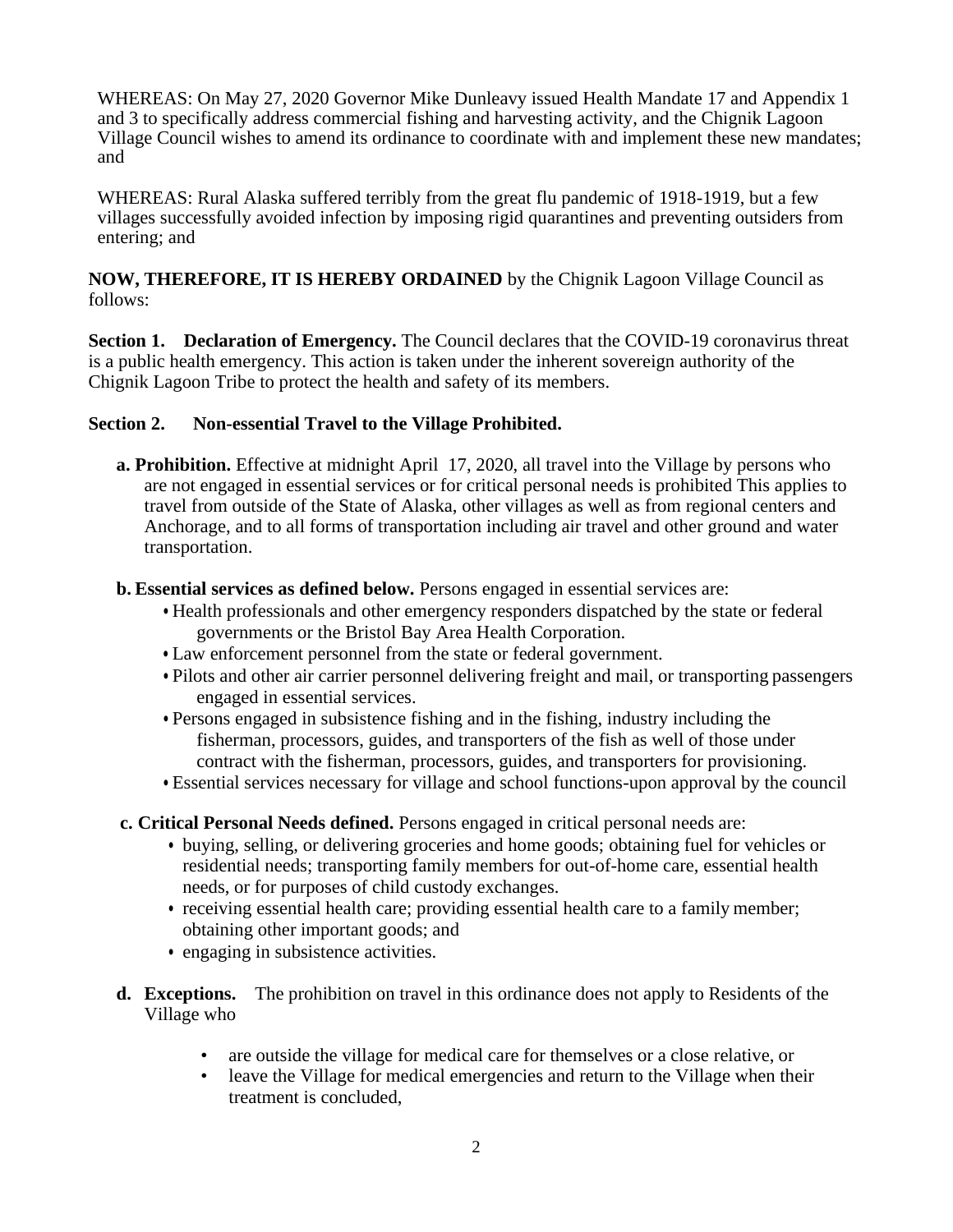Provided that they have certification from a doctor that they have been tested and are not infected with COVID-19.

# **Section 3. Self-Quarantine.**

a. **Requirement To Self-Quarantine.** All persons entering the village from outside the village shall self-quarantine for 14 days.

b. **Location.** Commercial and subsistence fisherman traveling from outside Alaska must quarantine in Chignik Lagoon

c. **Exception.** The requirement to self-quarantine a shall not apply to village residents returning from travel to Chignik Bay and Chignik Lake.

d. **Definition.** Self-Quarantine is defined as remaining in a designated self-quarantine location, which includes members of the same household, for a period of 14 days, or the duration of your stay in Chignik Lagoon, whichever is shorter, except for medical emergencies or to seek necessary medical care, and prohibit any visitors at the location other than a physician, healthcare provider, or individual COVID Coordinator. Food delivery is allowed so long as no person-toperson interaction. The Chignik Lagoon village will allow subsistence activities outside your home with persons you quarantine with provided there is no interaction with other people.

## **Section 4. Travel Plans and Protocols.**

**a. Notice of Travel.** All persons traveling to Chignik Lagoon must notify the COVID Coordinator at least 3 days prior to arrival and follow all protocols. All village residents traveling in and out of the village shall notify the COVID Coordinator 3 days prior to travel.

**b. Village Plan.** All fishing businesses whose personnel travel to the Village and which sign the Chignik Lagoon COVID- 19 Pandemic Travel Plan & Protocols For FY 2020 Commercial Fishing Vessels shall be deemed approved for travel consistent with the terms of such plan.

b. **Other Plans.** All fishing businesses whose personnel travel to the Village and do not sign the Chignik Lagoon COVID- 19 Pandemic Travel Plan & Protocols For FY 2020 Commercial Fishing Vessels shall be required to submit the travel plan or protocol that the business submitted to the Department of Commerce, Community and Economic Development pursuant to Health Mandate 010 or 012 to the community to the Chignik Lagoon Tribal Administrator. All other such plans shall provide

• how the business intends to quarantine personnel who develop a fever, cough or shortness of breath (collectively "Symptoms") while in the Village;

• how the business intends to provide their own medical evacuation;

• required screening for Symptoms a minimum of 48 hours ("Health Screening") prior to traveling to the Village and prohibit personnel who manifest any Symptoms during thisscreening from traveling to the Village;

• Upon arrival in the Village, require a Health Screening by a Tribally designated person, and prohibit personnel who manifest Symptoms from staying in the Village;

• a requirement that all personnel to wear face coverings as recommended in Health Alert 010 issued April 3, 2020 by DHSS when personnel are outside their personal lodgings and in the Small Community;